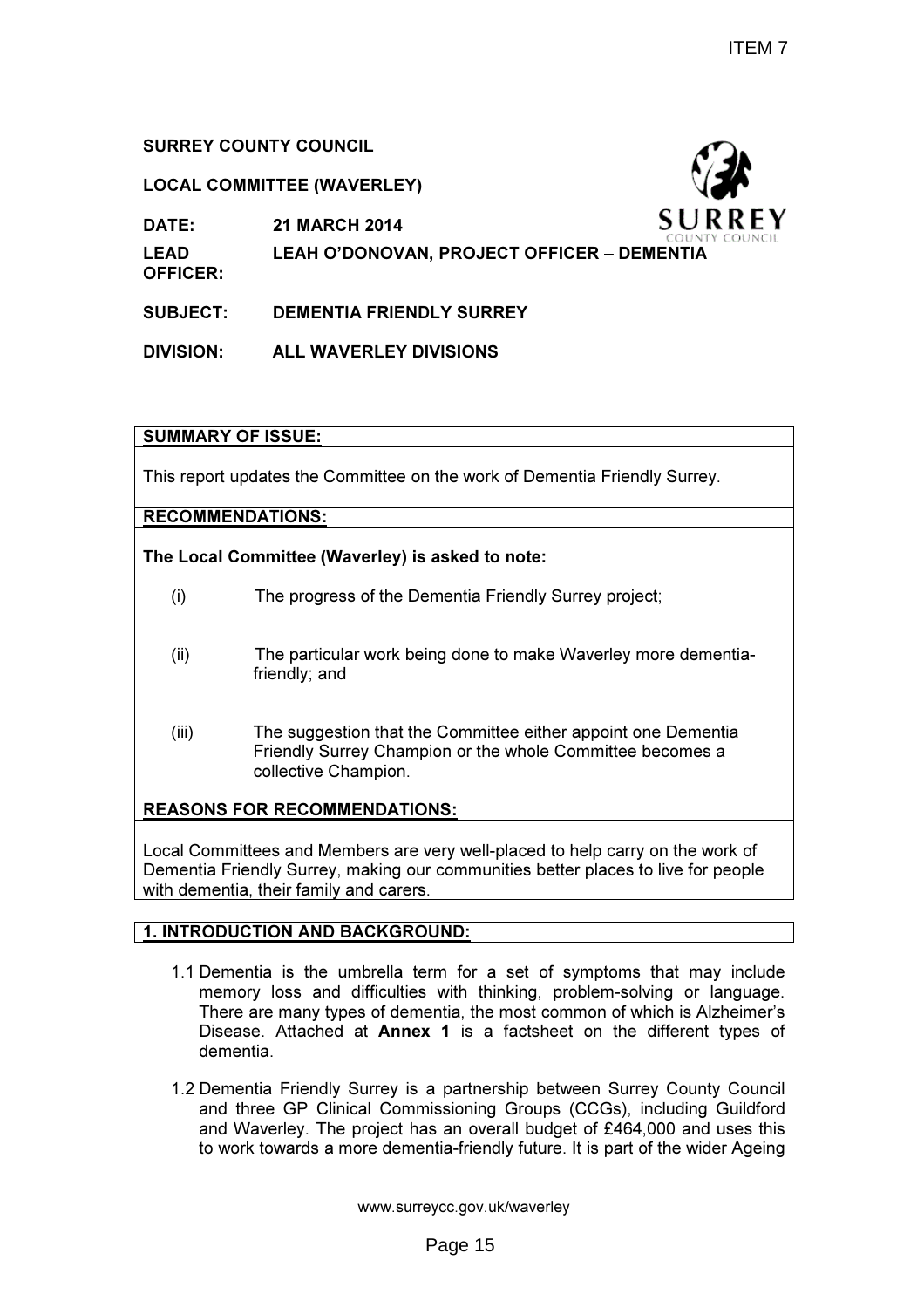Well programme and is an example of Family, Friends and Community Support in practice.

### 2. ANALYSIS:

- 2.1 There are an estimated 15,500 people aged 65 and over living with dementia in Surrey and this is expected to rise to 19,000 by 2020, which is an increase of almost 23%. There are also approximately 300 people under the age of 65 (known as young onset) living with dementia in Surrey.
- 2.2 In Waverley, it is estimated that 1,895 people aged 65 and over are living with dementia. This is expected to rise to 2,396 by 2020, which is an increase of more than 26%.
- 2.3 National research suggests that two-thirds of people with dementia live in the community, with only one-third in care homes. In a 2012 national survey by the Alzheimer's Society, 61% of respondents said they felt that their community does not understand how to help them live well and 41% felt they do not have a voice in their community.

# 3. PROGRESS TO DATE:

- 3.1 The project has six key areas of work, progress on which is covered in the sections below:
	- a. Dementia Friendly Surrey Champions
	- b. Recognition symbol
	- c. Dementia awareness training offer
	- d. Innovation Fund
	- e. Public awareness campaign
	- f. Peer support and carers needs

#### 4. CHAMPIONS

#### What we set out to achieve

4.1 We set out to build a pool of individual and organisational Dementia Friendly Surrey Champions who are supported to become more dementia friendly and act as advocates in their local community. A target was set for a total of 120 Champions across Surrey.

#### What we have achieved

4.2 A Champion certificate and pack has been designed and is issued to all new Champions. This pack and the Dementia Friendly Surrey website provide useful resources such as awareness raising materials, to help Champions take action.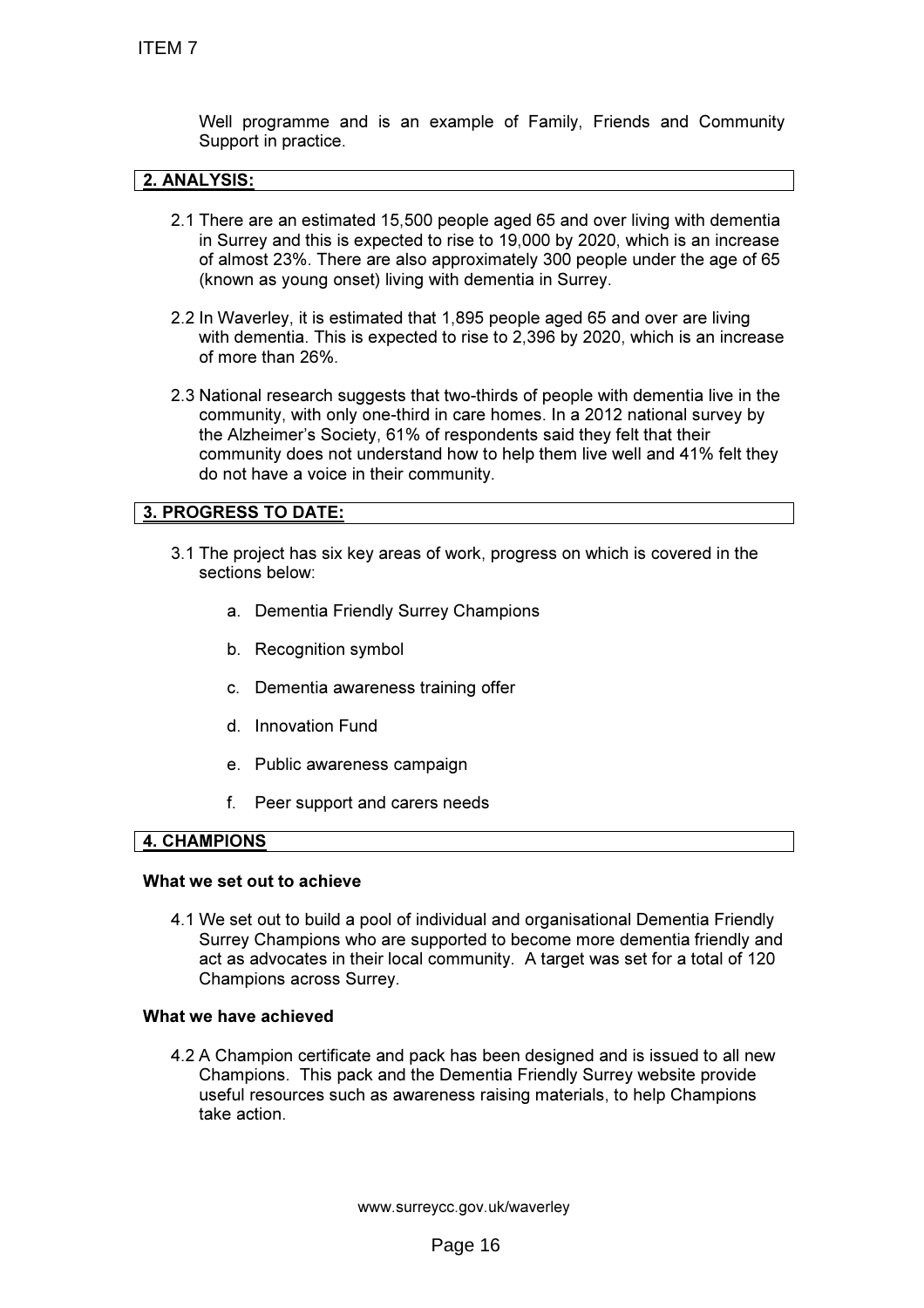- 4.3 We have exceeded the target and there are now 125 Champions (84 groups, services or organisations and 41 individuals) across Surrey including: Councillors, Surrey Fire and Rescue service, Surrey Library service, Trading Standards, care homes and domiciliary care services, District and Borough Councils, pharmacies, dental practices, GP practices, legal and financial services, leisure providers, small businesses and voluntary sector organisations.
- 4.4 In Waverley, there are 15 Champions (two individuals, 13 organisations). These include local Councillors Steve Cosser and David Munro, Farnham Maltings, the Farnham, Godalming and Herons Leisure Centres, Busbridge and Hambledon Church, home care agencies, care homes and Waverley Borough Council.
- 4.5 Waverley Champions are taking action in a variety of ways, including:
	- a. Delivering dementia awareness workshops to people in the Farnham area;
	- b. Working with Dementia Friendly Surrey to deliver public awareness events, including the recent Dementia Friendly Guildford week;
	- c. Committing to train their staff and volunteers through the training programme offered by Dementia Friendly Surrey; and
	- d. Establishing new support groups and improving befriending and other community services to ensure they're dementia-friendly.

### Next steps

- 4.6 We will organise a celebratory event for Champions to showcase their work and form links with each other.
- 4.7 We will continue to recruit Champions and support them to take action. This will be supported by Adult Social Care Commissioning and aligned to Ageing Well and the Local DLIGs, and overseen by the Dementia Friendly Surrey Steering Group.
- 4.8 Champions will play a key role in taking forward dementia friendly communities work in their local area beyond the lifetime of the project. We are looking at how the Champions, and any local alliances they wish to form, can be aligned with their local DLIG.

### 5. RECOGNITION SYMBOL

#### What we set out to achieve

5.1 We also set out to develop a kite mark to demonstrate to the public which organisations and services in Surrey are dementia friendly.

#### What we have achieved

5.2 We have been guided by national developments and guidance around dementia friendly communities work and adopted the national recognition symbol issued by the Alzheimer's Society. The symbol can be placed in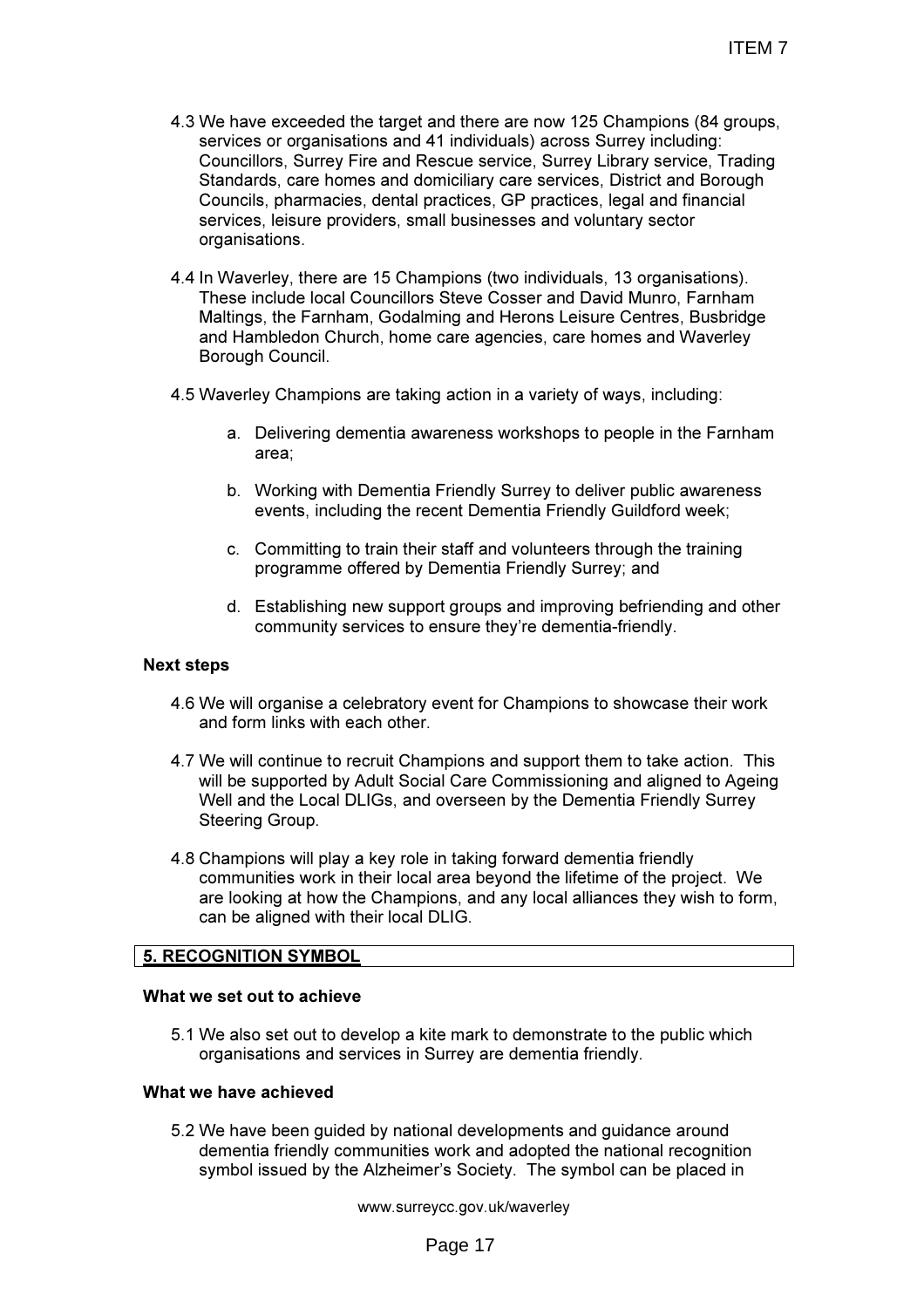retailer's windows or on websites and demonstrates that an organisation is working towards becoming more dementia friendly. Dementia Friendly Surrey registered as an early adopter of the symbol and has permission to issue the symbol to Champion organisations across Surrey.



Figure 1 Dementia Friendly Recognition Symbol

### Next steps

5.3 This scheme is not an accreditation and no formal assessment is made of the organisations that adopt the symbol. However, a yearly self-assessment is required to demonstrate progress towards becoming a dementia friendly County and Champions will be asked to provide updates on what action they have taken. The first self-assessment will be in summer 2014 and will be undertaken by Adult Social Care Commissioning, and overseen by the Dementia Friendly Surrey Steering Group.

### 6. DEMENTIA AWARENESS TRAINING OFFER

#### What we set out to achieve

6.1 A need was identified for dementia training across whole communities, particularly for staff and volunteers in customer facing roles. We set out to establish a menu of training options to flexibly meet the needs of a range of groups and organisations with a target of at least 50 different organisations taking up this training.

#### What we have achieved

- 6.2 Following a competitive tendering process, The Dementia Training Company Ltd has been commissioned to provide training throughout 2014. Three training formats have been developed and courses are offered free of charge:
	- a. Cascade courses which bring together representatives from across sectors. These courses give delegates knowledge and resources to share their learning with others in their group or organisation.
	- b. Tailored short courses for specific organisations or groups of organisations from the same sector.
	- c. A self-study pack.
- 6.3 Across Surrey over 100 services or organisations have expressed interest in receiving training. Cascade courses have been established in Surrey Heath, Woking, Runnymede and Elmbridge and courses will be scheduled in the remaining Districts and Boroughs. Five short courses have been scheduled for specific organisations, including GP practices.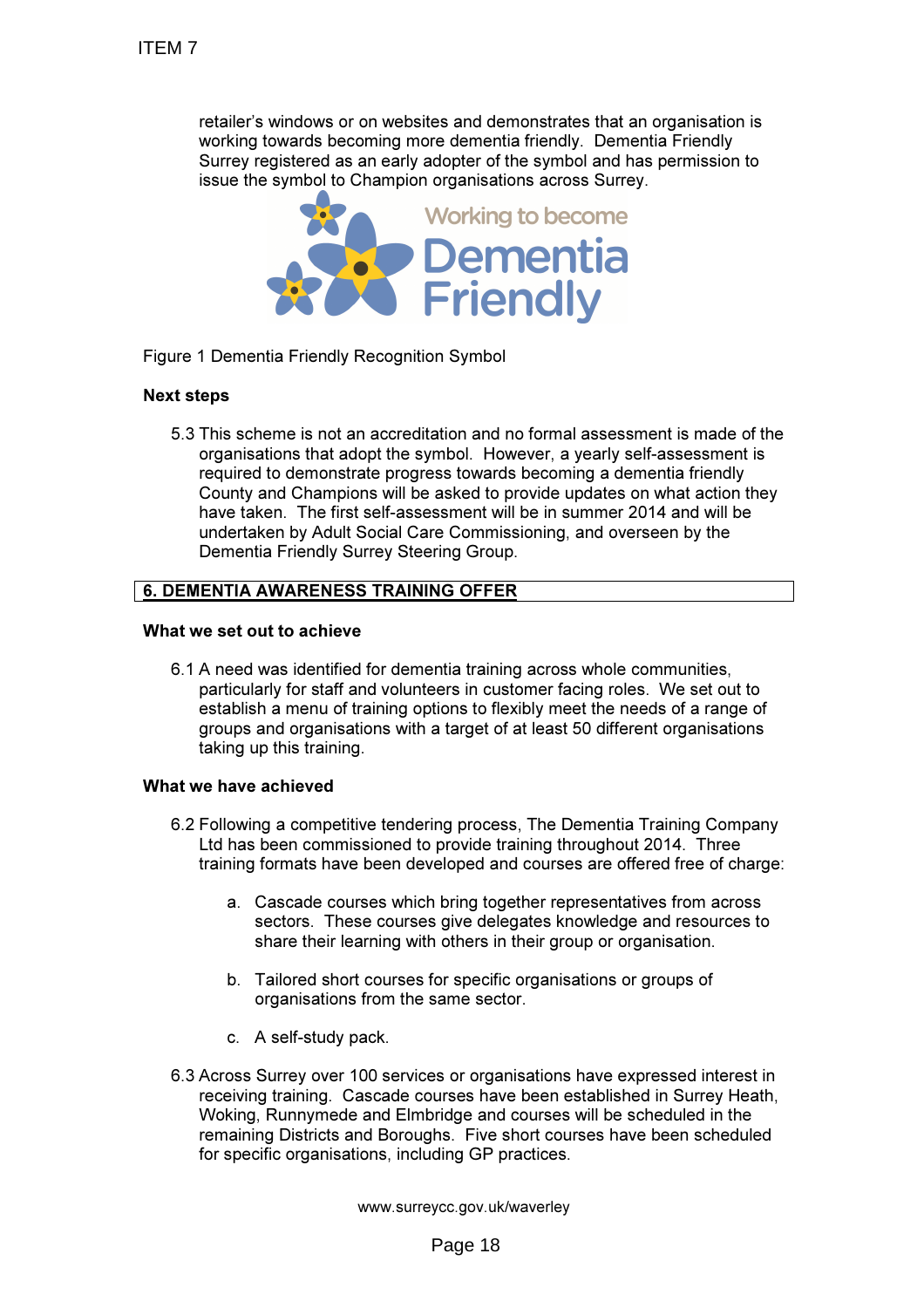- 6.4 In Waverley, DC Leisure runs the leisure centres. The company has committed to training staff in these centres and two short courses were delivered in January. Learners completed a self-assessment quiz pre and post course and comparison shows that knowledge and confidence more than doubled. Course evaluations show that participants valued the opportunity to learn how dementia may affect their customers and reflect on how they can support those customers in real life situations.
- 6.5 Farnham Maltings held a short course on 3 March and is in talks with the training administration team to host the borough's cascade course in April.
- 6.6 Cranleigh Medical Practice will be running a short course at the end of April.

### Next steps

- 6.7 Further work is needed to encourage businesses to commit to train staff. We will continue to promote training through business forums and make contact with head offices as appropriate. We will write to top employers to encourage them to take up this training offer.
- 6.8 Administrative support for cascade courses will be provided by the Shared Services Centre Training Administration Team and administration of short courses and self-study packs will be undertaken by Adult Social Care Commissioning.
- 6.9 We are working with the Dementia Training Consortium and colleagues from the Surrey County Council HR and Organisational Development service to look at how The Surrey Skills Academy, an online platform from which to deliver training, could support this training beyond 2014.

### 7. INNOVATION FUND

#### What we set out to achieve

7.1 We set out to support communities to promote social inclusion and improve the quality of life of people with dementia and their carers by establishing an Innovation Fund of £50,000.

# What we achieved

- 7.2 The Innovation Fund was launched in June 2013 and the total pot of funding was increased to £55,000. Community groups and organisations were given the opportunity to bid for up to £5000 and £5000 was ring-fenced for projects with Black and Minority Ethnic populations.
- 7.3 The fund had 64 applications totalling almost £250,000. From the 64 applications, 14 projects were awarded funding across Surrey. These range from befriending services and peer support groups to awareness raising campaigns. A briefing has been circulated to Members previously to make them aware of projects funded in their area.
- 7.4 In Waverley, there were four successful Innovation Fund bids:

| ∣ Age UK      | Care for a cuppa? | The aim is twofold; to provide activity |
|---------------|-------------------|-----------------------------------------|
| Guildford and |                   | sessions for older people with early    |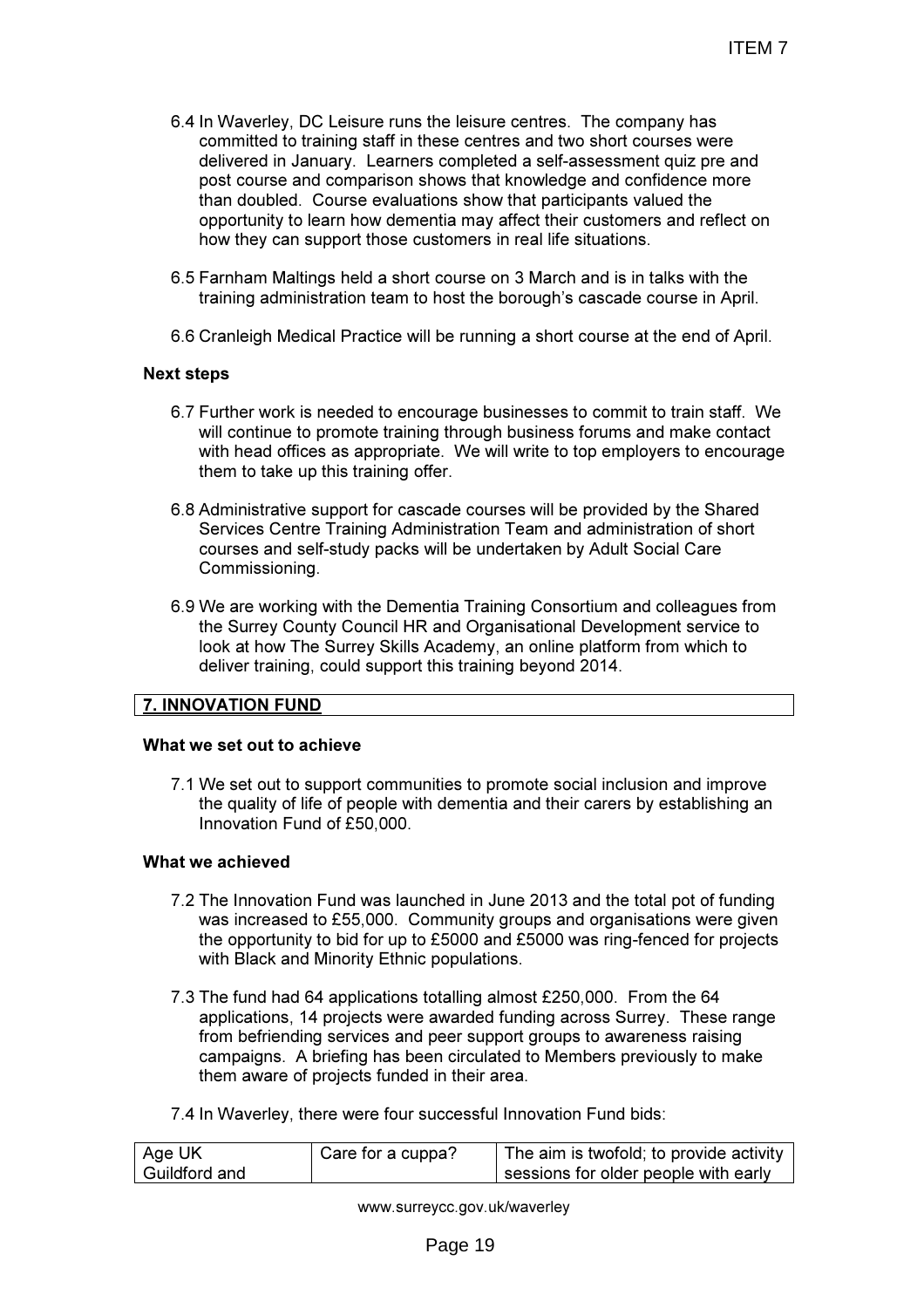| Waverley                          |                                  | stages of dementia whilst enabling<br>carers to attend support and<br>information meetings at the same<br>venue. In addition we will be giving<br>dementia awareness training to our<br>200 home helpers and our<br>volunteers.                                                                                                                                                                             |
|-----------------------------------|----------------------------------|-------------------------------------------------------------------------------------------------------------------------------------------------------------------------------------------------------------------------------------------------------------------------------------------------------------------------------------------------------------------------------------------------------------|
| <b>Carers at Home</b><br>Waverley | Dementia carers<br>support group | The aim is to give carers of those<br>living with Dementia/Alzheimer's<br>somewhere to go with their loved<br>ones at no cost to themselves. Once<br>there to have someone watch over<br>and stimulate their loved ones while<br>they receive a welcome break and<br>can socialise with other carers.                                                                                                       |
| <b>Farnham Maltings</b>           | <b>Mindful Maltings</b>          | The Mind Full project aims to make a<br>shift in the culture and thinking of<br>Farnham Maltings so that it is<br>informed by and responds to the<br>needs of people with dementia and<br>their carers. Through a programme<br>of training, adjustments and activities<br>the project will establish the venue<br>as a welcoming, safe and responsive<br>set of spaces long past the initial<br>investment. |
| <b>Two Counties Care</b><br>Ltd   | Farnham Alzheimer's<br>Cafe      | • To establish an Alzheimers Cafe in<br>the Farnham Maltings, where our<br>visitors can also be introduced to<br>the wide variety of arts & craft<br>activities on offer at the Maltings<br>which may be of interest to them.                                                                                                                                                                               |
|                                   |                                  | • The café will operate on one<br>evening per month, be run by<br>volunteers and be based on the<br>Bere Miesen model, for which we<br>have been formally trained by Dr.<br>Gemma Jones.                                                                                                                                                                                                                    |

7.5 Following on from the Innovation Fund, Guildford & Waverley CCG has used their remaining funding from the countywide project to fund additional local projects aimed at making Guildford and Waverley more dementia-friendly. The following bids will be based in the Waverley area:

| <b>Alzheimer's Society</b> | Peer support group   | The aim is to provide the opportunity    |
|----------------------------|----------------------|------------------------------------------|
|                            | for people diagnosed | for learning with and from peers, in a   |
|                            | with early onset     | safe and non-clinical environment        |
|                            | dementia and their   | where people with dementia and           |
|                            | carers               | their carer's can share the              |
|                            |                      | experience of living with dementia       |
|                            |                      | whilst socially integrating within their |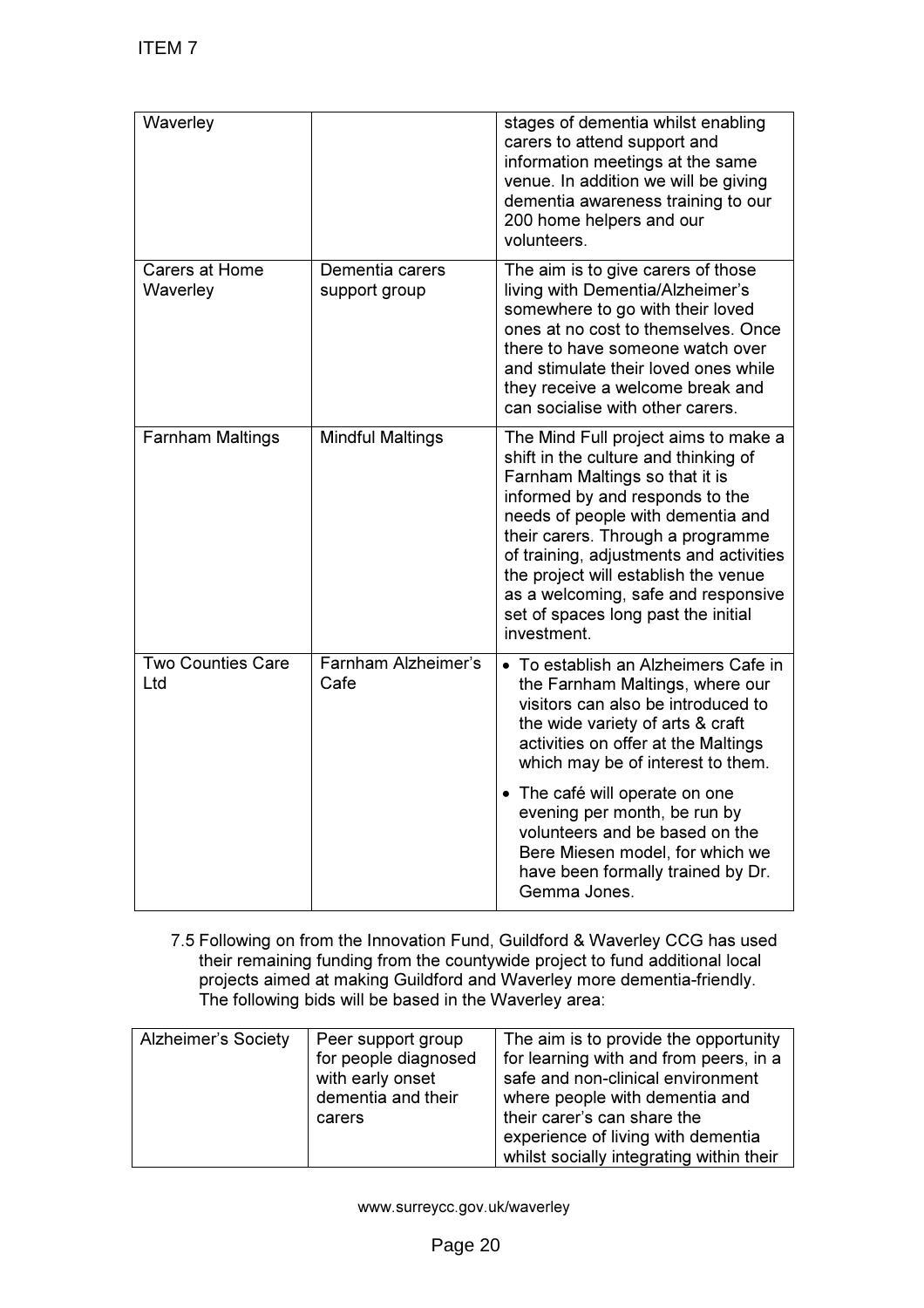|                                                             |                                                                        | community.                                                                                                                                                                                                                                                                                                                                                                                                                                                                                                                   |
|-------------------------------------------------------------|------------------------------------------------------------------------|------------------------------------------------------------------------------------------------------------------------------------------------------------------------------------------------------------------------------------------------------------------------------------------------------------------------------------------------------------------------------------------------------------------------------------------------------------------------------------------------------------------------------|
|                                                             |                                                                        | The aim is to meet on a monthly<br>basis in designated local pubs, run<br>by volunteers and supported by a<br>dementia navigator . We also aim to<br>offer other professionals a platform<br>from which to discuss topical issues<br>relevant to the younger person                                                                                                                                                                                                                                                          |
| Busbridge &<br>Hambledon Church                             | Befriending support<br>programme for people<br>with Dementia           | The Church will develop its<br>befriender scheme to include those<br>with the early and advanced stages<br>of Dementia, with trained volunteers<br>and a befriender coordinator<br>ensuring the scheme is available to<br>all in the community.<br>Utilising the Church's Prime Time<br>activities for older people and young<br>people they will look to expand the<br>network to bring people with<br>dementia and their carers/family<br>together to offer support and<br>kindness                                        |
| <b>Surrey Arts</b>                                          | <b>Carers Choir</b>                                                    | Inspired by Gareth Malone's 'Military<br>Wives' Choir this project aspires to<br>create a carers choir in every<br>borough and district across Surrey<br>and bring them together for a<br>performance opportunity at a<br>celebratory concert to mark the<br>800th Magna Carta anniversary in<br>2015.                                                                                                                                                                                                                       |
| <b>Waverley Borough</b><br>Council                          | <b>Dementia Diaries</b><br>iPods project                               | The aim is to undertake a project<br>based on creating better interaction<br>and awareness between primary<br>school children and those faced with<br>dementia. The project seeks to use a<br>number of innovative and interesting<br>ways to engage children and older<br>adults, involving; music,<br>reminiscence, art, storytelling and<br>interviewing. Educating children at<br>an early age about dementia will<br>increase confidence and insight into<br>a condition increasing affecting<br>communities in the UK. |
| <b>Surrey Association</b><br>of Visually Impaired<br>(SAVI) | Dementia and Visual<br>Impairment - the Link<br><b>Training Course</b> | To develop a new course which will<br>highlight the many links between<br>Dementia and Visual Impairment. To<br>deliver this course free of charge to                                                                                                                                                                                                                                                                                                                                                                        |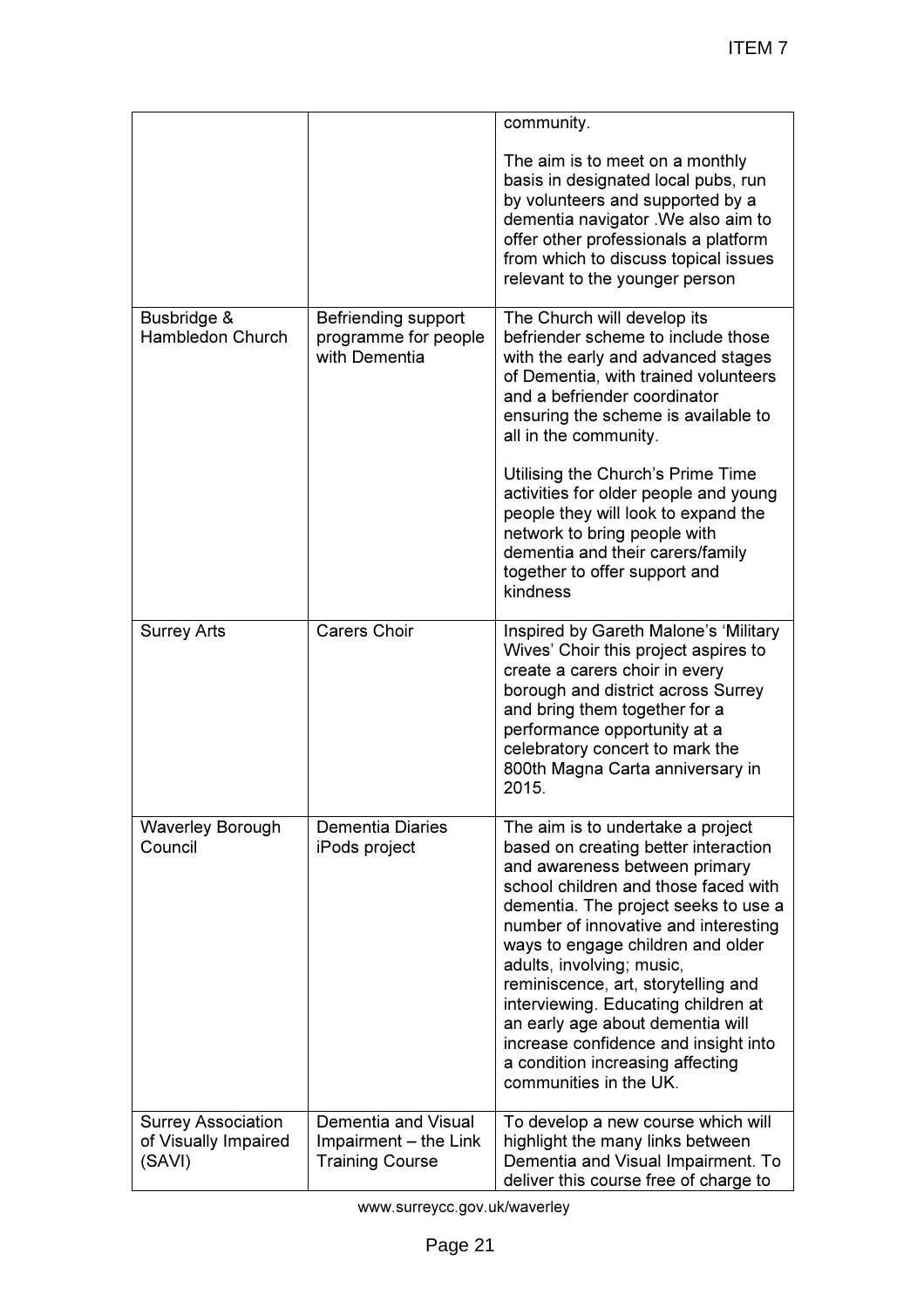| care and health providers across<br>Guildford and Waverley enabling<br>them to understand the links and<br>provide them with information and<br>skills on how to recognise and<br>support clients who have both |
|-----------------------------------------------------------------------------------------------------------------------------------------------------------------------------------------------------------------|
| conditions.                                                                                                                                                                                                     |

### Next steps

- 7.6 Projects are required to provide a progress report by April 2014 and a final evaluation report by April 2015. Key learning points from projects will be shared with partners through Dementia Local Implementation Groups (DLIGs), the Dementia Partnership Board and other networks.
- 7.7 Guildford & Waverley CCG will also monitor the local projects they have funded.

# 8. PUBLIC AWARENESS CAMPAIGN

### What we set out to achieve

- 8.1 The 2012 dementia awareness survey and subsequent engagement with people with dementia and their carers as part of Dementia Friendly Surrey indicated a need to improve public understanding of dementia. We set out to develop and deliver a high impact public awareness campaign to challenge the myths surrounding dementia.
- 8.2 The campaign was launched in September 2013 and a range of channels were used to reach the widest possible audience. These included: magazine advertorials; social media; local radio; bus and train panel advertising; local events; and distribution of over 70,000 myth busting flyers to key public places such as libraries and GP practices. People with dementia, carers and Champions shared their stories and experiences with Eagle Radio and the podcasts can be found at

http://www.964eagle.co.uk/newsextra/dementiamonth.php. As well as concentrated activity during September there are ongoing aspects to the campaign including:

- a. Champions and others continue to run their own events using materials available on the Dementia Friendly Surrey website at www.dementiafriendlysurrey.org.uk. The Alzheimer's Society is putting on three events across Waverley with the Health Secretary and local MP, Jeremy Hunt. Two have already been held in Haslemere and Godalming. The third one is planned for Farnham in April.
- b. The Dementia Friendly Surrey team attend public events and meetings of community groups, such as the Cranleigh Rotary Club, and business networks, such as the Farnham Chamber of Commerce.
- c. To help young people to understand dementia, copies of an informative and easy to read book called The Dementia Diaries have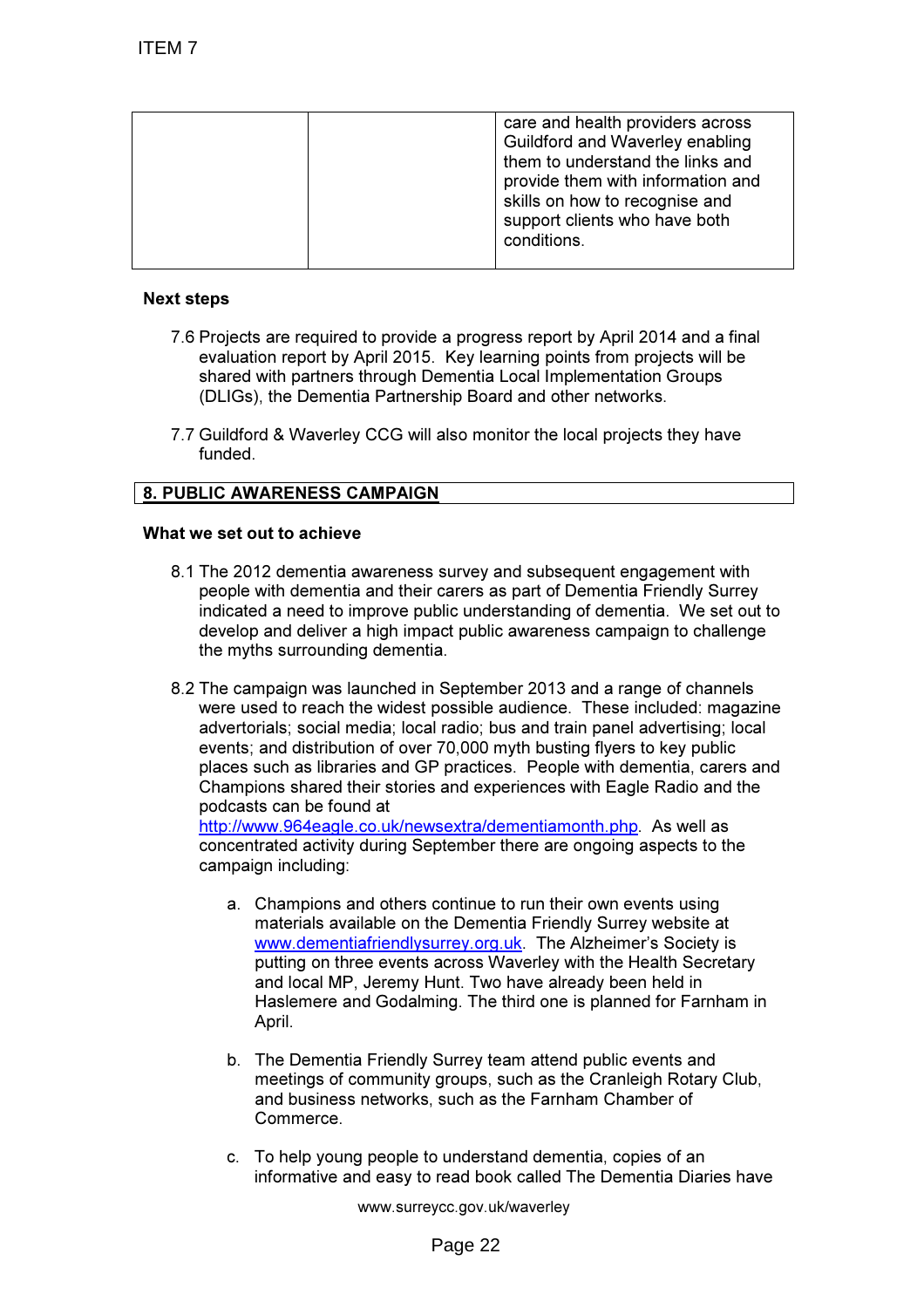been circulated to junior, primary, secondary and independent schools across Surrey, with a letter explaining how the book can be used. The book has also been distributed to 35 libraries. As mentioned above, Waverley Borough Council has been funded by the CCG to use the books on a project to improve awareness of dementia amongst primary school pupils. Students will interview local residents with dementia to learn about what music they like to listen to. They will then research this music and load it on to iPods purchased for the project for use by local care homes or day centres, using ageappropriate headphones.

- 8.3 Independent evaluation showed that the campaign had a high impact on those who had seen it. In eight towns across Surrey, 300 members of the public were interviewed and key findings include:
	- a. 94% of those who had seen the campaign claimed it had changed their perceptions or increased their understanding of dementia.
	- b. Campaign awareness was higher in those aged 50 and over.
	- c. People thought the campaign was empathetic (90%), informative (almost 90%), educational (almost 80%) and thought provoking (65%).

#### Next steps

- 8.4 Evaluation suggests that further campaign activity is needed to reach more people and that this should continue to focus on challenging the myths surrounding dementia. A radio and social media campaign will be launched in February 2014. Future activity could also focus on increasing awareness of local services and support. We are currently strengthening the link between the Dementia Friendly Surrey web pages and dementia services on Surrey Information Point.
- 8.5 In Waverley, there are discussions with Champions on putting on a concert in the Farnham area at the Maltings. This would be for people with dementia and their carers.

#### 9. PEER SUPPORT AND CARERS NEEDS

#### What we set out to achieve

9.1 We set out to address the gaps in carers support and peer support provision which were highlighted through engagement with people with dementia and carers.

#### What we have achieved

- 9.2 A mapping exercise of peer support provision across the county has identified the gaps and enabled us to focus efforts to fill these.
- 9.3 A number of new peer support groups have been funded through the Innovation Fund, particularly in the Waverley area. We are also working with some District and Borough Councils to encourage them to use Personalisation, Prevention and Partnership (PPP) funds to establish groups.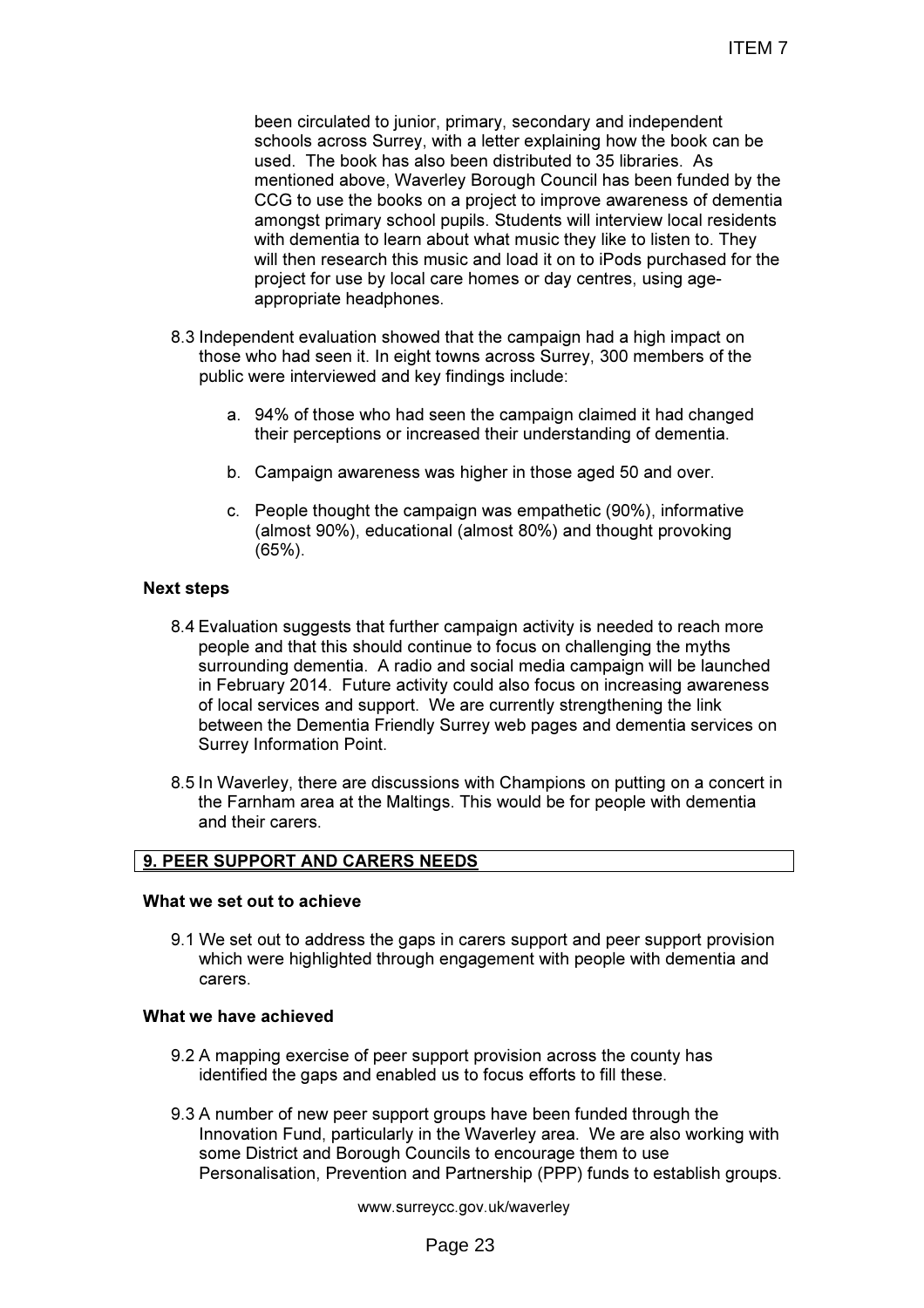9.4 A simple guide to setting up peer support clubs has been produced by the Runnymede Dementia Carers Support Group and this is being widely promoted to help people establish their own groups. Written by someone who set up her own group, it offers practical advice to anyone wanting to start a group.

# Next steps

9.5 Commissioners of services for carers and services for people with dementia are discussing ways to address the specific needs of this group of carers and a presentation has been made to the Carers Commissioning Group.

# 10. WITHIN SURREY COUNTY COUNCIL

- 10.1 Surrey County Council is a member of the Dementia Action Alliance which is a coming together of over 900 organisations to deliver the National Dementia Declaration, a set of seven outcomes informed by people with dementia and their carers. The Council's action plan, against which regular progress updates are made, can be found in Annex 2.
- 10.2 A presentation was given to the HR Senior Leadership Network in late 2013 and subsequently a guide to becoming a dementia friendly employer has been circulated to this network.
- 10.3 Dementia Friendly Surrey is working with the Library service, Facilities teams and Trading Standards to up-skill staff who may be working with people with dementia. Surrey Fire and Rescue Service are also rolling out their own programme of dementia awareness training.

# 11. LEGACY AND SUSTAINABILITY

#### Local structures

- 11.1 Governance of Dementia Friendly Surrey is provided by a crosssector Steering Group. The group will continue to meet beyond the initial one year funded project to oversee ongoing work strands including the training programme, progress of the Innovation Fund projects, recognition scheme and project evaluation.
- 11.2 The Steering Group is focusing on identifying the local structures necessary to maintain a sustainable dementia friendly community and the role of existing networks such as the Dementia Partnership Board, Dementia Local Implementation Groups (DLIGs), Ageing Well Steering Group, Older People's Forums, Wellbeing Centre partnerships, and a growing pool of Champions.

#### Giving people with dementia and carers a stronger voice

11.3 People living with dementia and their carers have contributed to the public awareness campaign, spoken at meetings and events, and helped to evaluate Innovation Fund applications and training provider bids. Strengthening the voice of people with dementia and carers in local decision making is a central aspect of the Dementia Friendly Surrey vision. The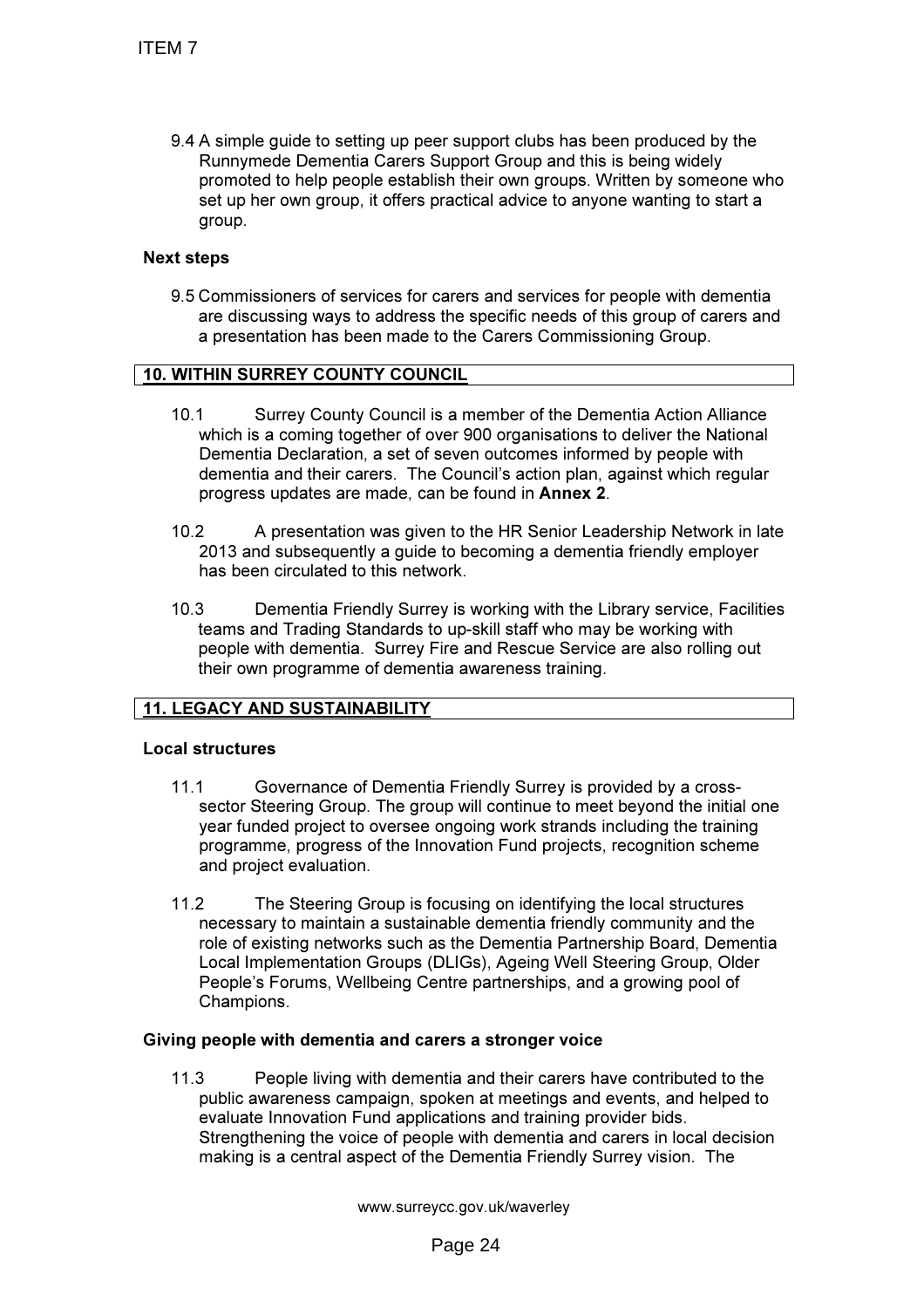Steering Group is exploring the options to achieve this and a paper will be taken to the Dementia Partnership Board in due course.

# 12. EVALUATION

12.1 Working to become dementia friendly is a journey and the evaluation will take place for a period of one year from March 2014 in order to reflect this. This will be undertaken by Adult Social Care Commissioning and overseen by the Dementia Friendly Surrey Steering Group. Evaluation will capture progress against targets for Champions and training, highlight examples of good practice from the pool of Champions, measure quantitative changes in outcomes such as diagnosis and service use, and explore changes in the experience that people with dementia and their families have of their community. See Annex 3 for the draft evaluation plan.

# 13. CONSULTATIONS:

- 13.1 In 2012, Surrey County Council and NHS Surrey commissioned a dementia awareness survey of Surrey residents. Of the 2,306 25% believed that once you have a diagnosis of dementia there is little that can be done to help you and a further 25% believed that it is not possible to live a full and active life with a diagnosis of dementia. However, research suggests that it is often the attitudes and reactions of others, or fear of negative reactions, which lead to the person with dementia becoming isolated from the community and ceasing to be a part of the networks, groups and clubs they previously belonged to.
	- a. In Surrey, people living with dementia and their carers have told us that a dementia friendly community is one that enables them to:
	- b. Carry on doing the things they have always done: "...a bit more help in shops with choosing items."
	- c. Find their way around and feel safe: "...I think that signposts could be placed at a low level too with larger lettering."
	- d. Keep in touch with people and feel that they belong in their community: "...it would be good if there were more support groups that we could attend together."
- 13.2 The content and future legacy proposal for dementia friendly surrey was shared with the dementia friendly surrey steering group in December. The report has also been shared with colleagues from ageing well who sponsored this project and the dementia training partnership forum.

# 14. FINANCIAL AND VALUE FOR MONEY IMPLICATIONS:

- 14.1 The project had a budget of £464,000. This has been spent in the financial year, with the exception of around £120,000 which is being rolled over to continue the training programme.
- 14.2 Monitoring of the Innovation Fund projects will continue throughout 2014/15 to ensure they are delivering on their objectives.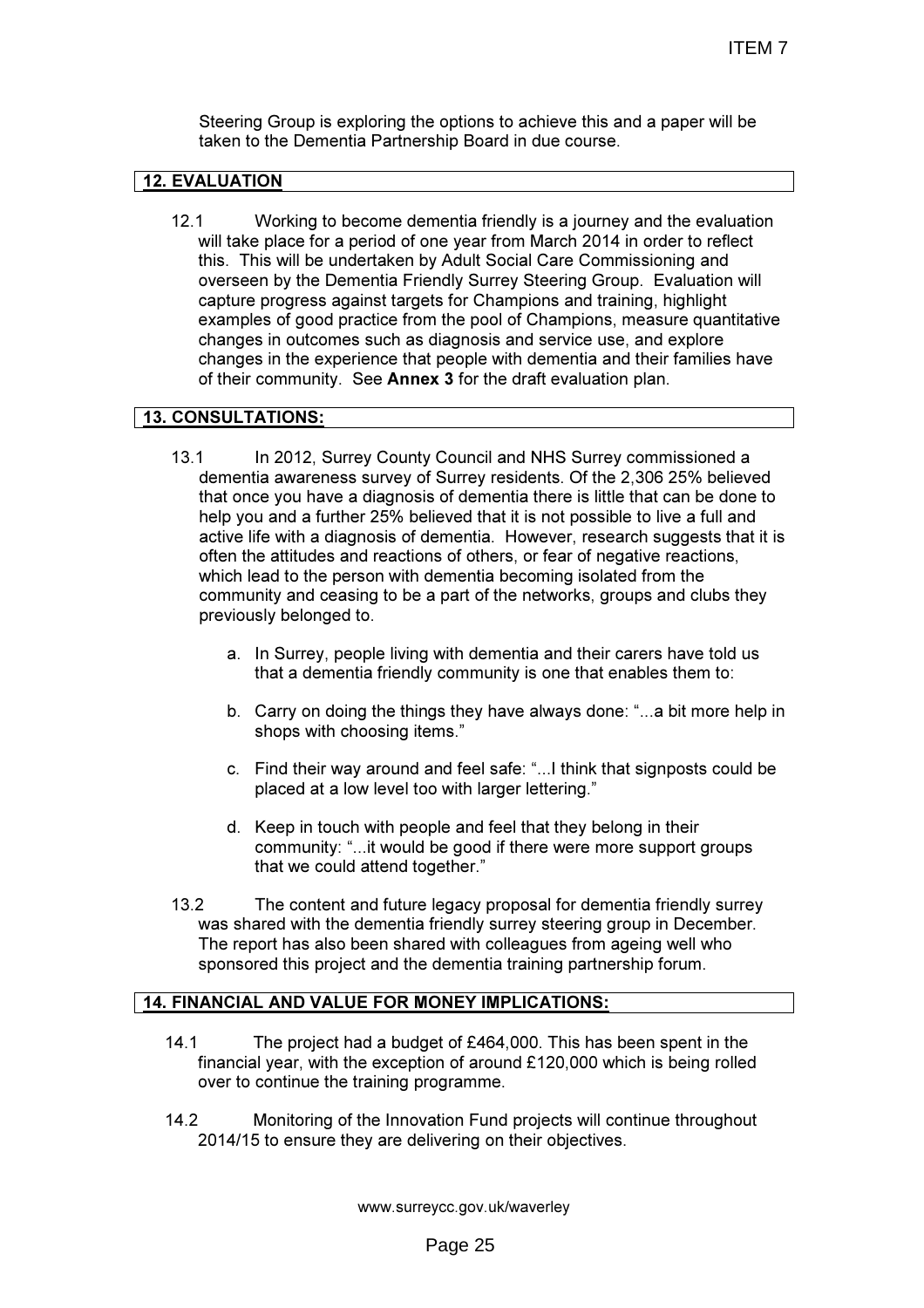- 14.3 The training provider will have regular quality assurance meetings with the project team throughout 2014.
- 14.4 The Steering Group will continue to monitor spend throughout 2014.

#### 15. EQUALITIES AND DIVERSITY IMPLICATIONS:

15.1 An Equalities Impact Assessment has been completed as part of the project. The Department Equalities Group is currently reviewing the EIA and it is hoped that it will be approved by the end of March.

### 16. LOCALISM:

- 16.1 The Dementia Friendly Surrey project has benefits for all communities in Waverley. These include:
	- a. Supporting people to live independently and safely at home resulting in reduction in avoidable admissions and less time needed in residential or hospital care.
	- b. Greater awareness supporting increase in presentation to primary care and diagnosis rate.
	- c. Reduced social isolation and improved wellbeing of the person with dementia and carers.
	- d. Benefits for the wider community including older people, families with children, people with other disabilities.
- 16.2 The local Innovation Fund bids and CCG-funded projects will especially benefit local people with dementia and their carers by providing much-needed activities and peer support groups.
- 16.3 Herons, Godalming and Cranleigh leisure centres are now better equipped to provide good customer service to people with dementia and their carers. Once the cascade course is set up for Waverley borough, this will be promoted widely among businesses and organisations, adding to the number of shops able to support people with dementia in their daily living.

### 17. OTHER IMPLICATIONS:

| Area assessed:                           | Direct Implications:                |
|------------------------------------------|-------------------------------------|
| <b>Crime and Disorder</b>                | Set out below.                      |
| <b>Sustainability (including Climate</b> | No significant implications arising |
| <b>Change and Carbon Emissions)</b>      | from this report                    |
| <b>Corporate Parenting/Looked After</b>  | No significant implications arising |
| Children                                 | from this report                    |
| Safeguarding responsibilities for        | Set out below.                      |
| vulnerable children and adults           |                                     |
| <b>Public Health</b>                     | Set out below.                      |
|                                          |                                     |

17.1 Crime and Disorder implications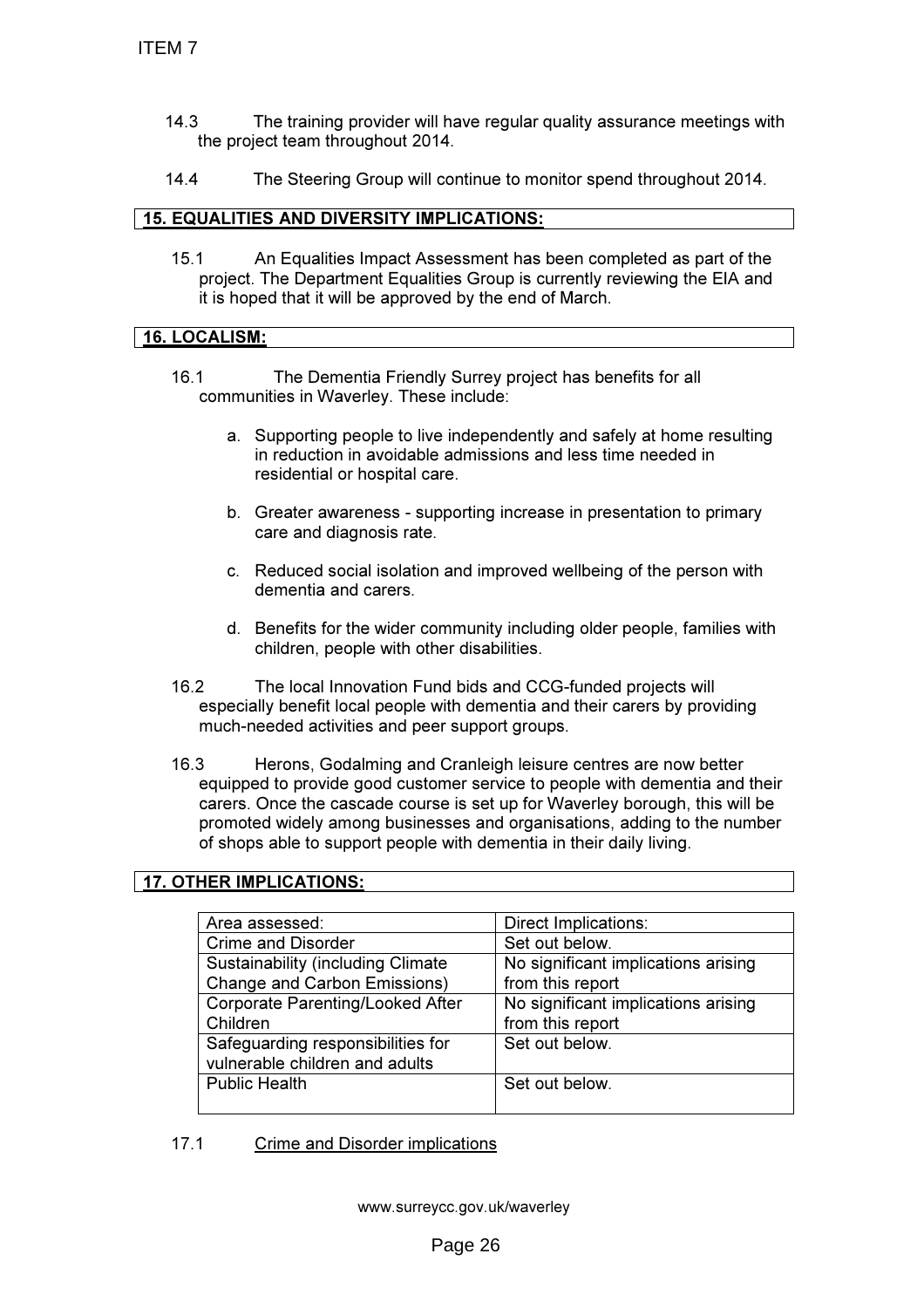a. Contact between the police and people with dementia is most likely to happen in a crisis situation. Response teams and neighbourhood teams may interact with individuals on a regular basis. Dementia Friendly Surrey will work with Surrey Police to ensure their staff are appropriately trained.

#### 17.2 Safeguarding responsibilities for vulnerable children and adults implications

- a. Safeguarding responsibilities will not be affected but we anticipate that improved awareness of dementia within communities will result in increased signposting to services and reporting of safeguarding issues.
- 17.3 Public Health implications
	- a. The campaign has, and will continue to, increase awareness of the role of healthy lifestyle in reducing dementia risk. It is anticipated that increased awareness will also result in more people receiving an early diagnosis and accessing appropriate support.

### 18. CONCLUSION AND RECOMMENDATIONS:

- 18.1 Nurturing dementia-friendly communities requires the commitment and action of whole communities.
- 18.2 The Local Committee is ideally positioned to motivate the public, community groups, businesses and other organisations to identify the steps they can take. It is therefore recommended that the Committee either appoints one member to be a Dementia Friendly Surrey Champion or collectively becomes a Champion and formally endorses the project.
- 18.3 The Committee can also consider using its allowance to support local services, activities and groups for people with dementia and their carers.

### 19. WHAT HAPPENS NEXT:

- 19.1 Upon agreement that the Committee will become a Champion:
	- a. Dementia Friendly Surrey can arrange a dementia information session for Committee members;
	- b. At this session, the Dementia Friendly Surrey team can help the Committee finalise what actions they will take as a Champion; and
	- c. The Committee would then complete the Champion commitment and begin implementing actions. The commitment form is attached at Annex 4 for information.

#### Contact Officer:

Leah O'Donovan, Project Officer – Dementia, 020 8541 7030

### Consulted: